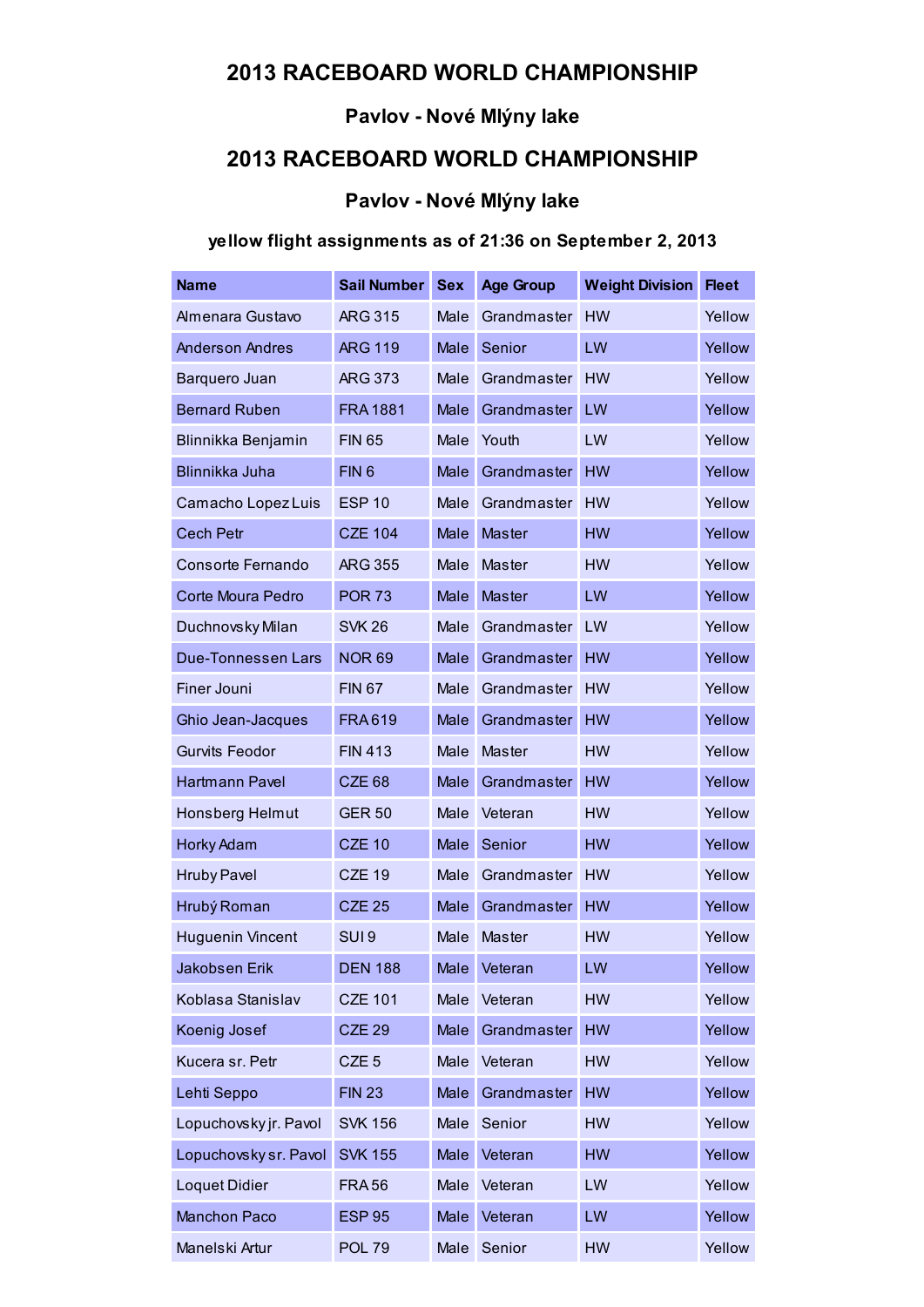| <b>McCall Colin</b>     | <b>AUS 439</b>    | Male | Veteran     | <b>HW</b> | Yellow |
|-------------------------|-------------------|------|-------------|-----------|--------|
| Mielke Pawel            | <b>POL 220</b>    | Male | Master      | <b>HW</b> | Yellow |
| Molcanyi Bohdan         | <b>SVK 29</b>     | Male | Youth       | <b>LW</b> | Yellow |
| Nervik Arne             | <b>NOR 40</b>     | Male | Grandmaster | LW        | Yellow |
| Nowak Jakub             | <b>POL 215</b>    | Male | Master      | LW        | Yellow |
| Rexa Richard            | <b>SVK 14</b>     | Male | Youth       | LW        | Yellow |
| <b>Reynolds Richard</b> | <b>AUS 368</b>    | Male | Grandmaster | I W       | Yellow |
| Roberts Mark            | <b>GBR 1118</b>   | Male | Senior      | <b>HW</b> | Yellow |
| Schjerven Jakob         | <b>NOR 18</b>     | Male | Grandmaster | <b>LW</b> | Yellow |
| <b>Skrickis Rets</b>    | <b>LAT 91</b>     | Male | Grandmaster | LW        | Yellow |
| Strambach Ladislav      | <b>CZE 53</b>     | Male | Veteran     | <b>HW</b> | Yellow |
| Surins Aldis            | <b>LAT 105</b>    | Male | Grandmaster | <b>HW</b> | Yellow |
| Valenta Jan             | <b>CZE 534</b>    | Male | Grandmaster | <b>HW</b> | Yellow |
| <b>Velebir Peter</b>    | <b>SVK 16</b>     | Male | Master      | <b>HW</b> | Yellow |
| <b>Wallner Thomas</b>   | AUT <sub>11</sub> | Male | Grandmaster | LW        | Yellow |
| Wojcik Maksymilian      | POL <sub>7</sub>  | Male | Senior      | LW        | Yellow |

## 2013 RACEBOARD WORLD CHAMPIONSHIP

# Pavlov - Nové Mlýny lake

### blue flight assignments as of 21:36 on September 2, 2013

| <b>Name</b>                | <b>Sail Number</b> | <b>Sex</b> | <b>Age Group</b> | <b>Weight Division</b> | <b>Fleet</b> |
|----------------------------|--------------------|------------|------------------|------------------------|--------------|
| Asia Jean                  | <b>FRA171</b>      | Male       | Veteran          | LW                     | <b>Blue</b>  |
| <b>Beranek Karol</b>       | <b>SVK 17</b>      | Male       | Grandmaster      | LW                     | <b>Blue</b>  |
| <b>Carny Marcel</b>        | SVK <sub>7</sub>   | Male       | Grandmaster      | <b>HW</b>              | <b>Blue</b>  |
| Chalupczak Adam            | <b>POL 236</b>     | Male       | Senior           | <b>HW</b>              | <b>Blue</b>  |
| Dehouve Sylvain            | <b>FRA89</b>       | Male       | Master           | LW                     | <b>Blue</b>  |
| Dolejs Rudolf              | <b>CZE 195</b>     | Male       | Grandmaster      | LW                     | <b>Blue</b>  |
| Dreimanis Juris            | <b>LAT 54</b>      | Male       | Veteran          | <b>HW</b>              | <b>Blue</b>  |
| <b>Frydrychowicz Pawel</b> | <b>POL 125</b>     | Male       | Veteran          | LW                     | <b>Blue</b>  |
| Haken Vladimír             | <b>CZE 206</b>     | Male       | Senior           | <b>HW</b>              | <b>Blue</b>  |
| <b>Hesko Marcel</b>        | SVK4               | Male       | <b>Master</b>    | LW                     | <b>Blue</b>  |
| Jas Jan                    | <b>SVK 150</b>     | Male       | Master           | LW                     | <b>Blue</b>  |
| Kamensky Pavel             | <b>CZE 113</b>     | Male       | <b>Master</b>    | LW                     | <b>Blue</b>  |
| Kamenský Radim             | <b>CZE 110</b>     | Male       | Master           | LW                     | <b>Blue</b>  |
| <b>Kral Jiri</b>           | CZE <sub>31</sub>  | Male       | <b>Master</b>    | HW                     | <b>Blue</b>  |
| Kucera jr. Petr            | <b>CZE 15</b>      | Male       | Senior           | <b>HW</b>              | <b>Blue</b>  |
| Kucinsky Lubomir           | <b>SVK 25</b>      | Male       | <b>Master</b>    | LW                     | <b>Blue</b>  |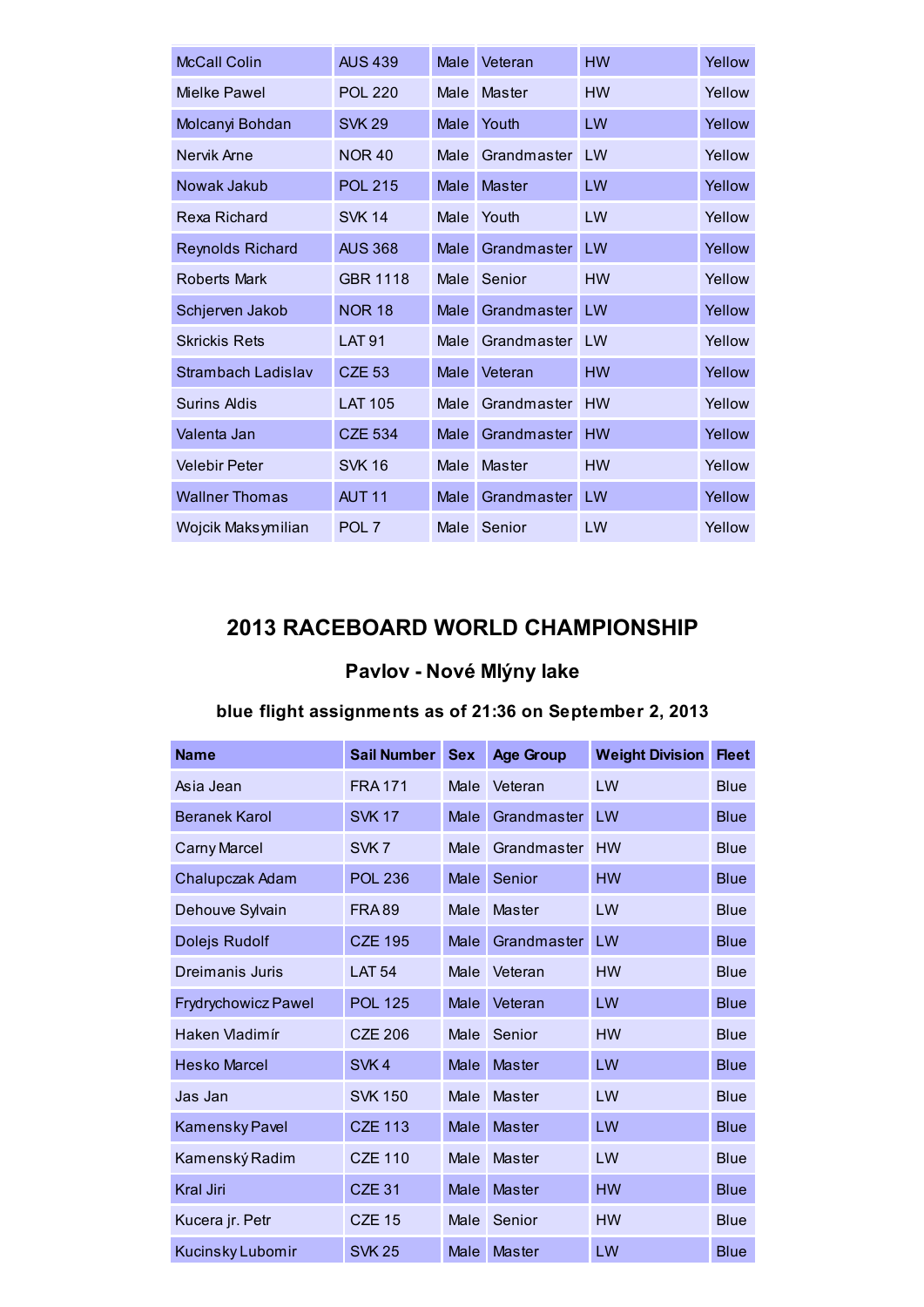| MacInnes Greg            | <b>AUS 909</b>   | Male        | Grandmaster   | <b>HW</b> | <b>Blue</b> |
|--------------------------|------------------|-------------|---------------|-----------|-------------|
| <b>Manchon Curro</b>     | ESP <sub>9</sub> | <b>Male</b> | Senior        | LW        | <b>Blue</b> |
| Mannista Kaikalevi       | <b>FIN 50</b>    | Male        | Veteran       | LW        | <b>Blue</b> |
| Mielec Lubomír           | CZE <sub>8</sub> | Male        | Veteran       | <b>HW</b> | <b>Blue</b> |
| Mielke Krystian          | <b>POL 201</b>   | Male        | Senior        | LW        | <b>Blue</b> |
| Migliaccio Giovanni Ciro | USA6             | <b>Male</b> | <b>Master</b> | LW        | <b>Blue</b> |
| Morris Louis             | <b>GBR 730</b>   | Male        | Senior        | LW        | <b>Blue</b> |
| <b>Mruzek Pavel</b>      | <b>CZE 86</b>    | <b>Male</b> | Grandmaster   | <b>HW</b> | <b>Blue</b> |
| <b>Nikl Andras</b>       | <b>HUN 199</b>   | Male        | Youth         | LW        | <b>Blue</b> |
| <b>Osis Gundars</b>      | <b>LAT 111</b>   | <b>Male</b> | Grandmaster   | <b>HW</b> | <b>Blue</b> |
| <b>Peters Paul</b>       | <b>AUS 1332</b>  | Male        | Master        | LW        | <b>Blue</b> |
| Pieczka Robert           | <b>POL 199</b>   | <b>Male</b> | Grandmaster   | <b>HW</b> | <b>Blue</b> |
| Podzimek Petr            | <b>CZE 92</b>    | Male        | Veteran       | LW        | <b>Blue</b> |
| Pollak Jozef             | <b>SVK 31</b>    | <b>Male</b> | Veteran       | <b>HW</b> | <b>Blue</b> |
| <b>Pollak Patrik</b>     | SVK <sub>1</sub> | Male        | Master        | LW        | <b>Blue</b> |
| <b>Pospisil Martin</b>   | <b>CZE 21</b>    | <b>Male</b> | Grandmaster   | <b>HW</b> | <b>Blue</b> |
| <b>Potucky Martin</b>    | <b>SVK 241</b>   | Male        | Senior        | LW        | <b>Blue</b> |
| Reijonon Heikki          | <b>FIN 808</b>   | Male        | Grandmaster   | LW        | <b>Blue</b> |
| Reynaud Alejandro        | <b>ARG 331</b>   | Male        | Master        | <b>HW</b> | <b>Blue</b> |
| Ros Pardo Rafael         | <b>ESP 91</b>    | <b>Male</b> | Veteran       | <b>HW</b> | <b>Blue</b> |
| <b>Ruesch Marcos</b>     | <b>ARG 13</b>    | Male        | Master        | LW        | <b>Blue</b> |
| Siljola Sevi             | <b>FIN 1111</b>  | Male        | Master        | <b>HW</b> | <b>Blue</b> |
| Sliva Jakub              | CZE <sub>6</sub> | Male        | Senior        | LW        | <b>Blue</b> |
| Sliva Martin             | <b>CZE 22</b>    | Male        | Grandmaster   | <b>HW</b> | <b>Blue</b> |
| Srzednicky Michal        | <b>POL 271</b>   | Male        | Veteran       | LW        | <b>Blue</b> |
| Stanislawski Dariusz     | <b>POL 299</b>   | Male        | Grandmaster   | <b>HW</b> | <b>Blue</b> |
| <b>Toupal Jan</b>        | <b>CZE 123</b>   | Male        | Veteran       | <b>HW</b> | <b>Blue</b> |
| Veidemanis Juris         | <b>LAT 122</b>   | Male        | Veteran       | <b>HW</b> | <b>Blue</b> |
| <b>Velebir Pavol</b>     | <b>SVK 33</b>    | Male        | Master        | <b>HW</b> | <b>Blue</b> |
| Vrana Petr               | <b>CZE 45</b>    | Male        | Grandmaster   | <b>HW</b> | <b>Blue</b> |
| <b>Wright Paul</b>       | <b>GBR 788</b>   | Male        | Veteran       | LW        | <b>Blue</b> |
| Zerga Guillermo          | <b>ARG 345</b>   | Male        | Grandmaster   | LW        | <b>Blue</b> |

## 2013 RACEBOARD WORLD CHAMPIONSHIP

# Pavlov - Nové Mlýny lake

### women flight assignments as of 21:36 on September 2, 2013

| <b>Name</b> | <b>Sail Number Sex</b> | <b>Age Group</b> | <b>Weight Division Fleet</b> |  |
|-------------|------------------------|------------------|------------------------------|--|
|             |                        |                  |                              |  |